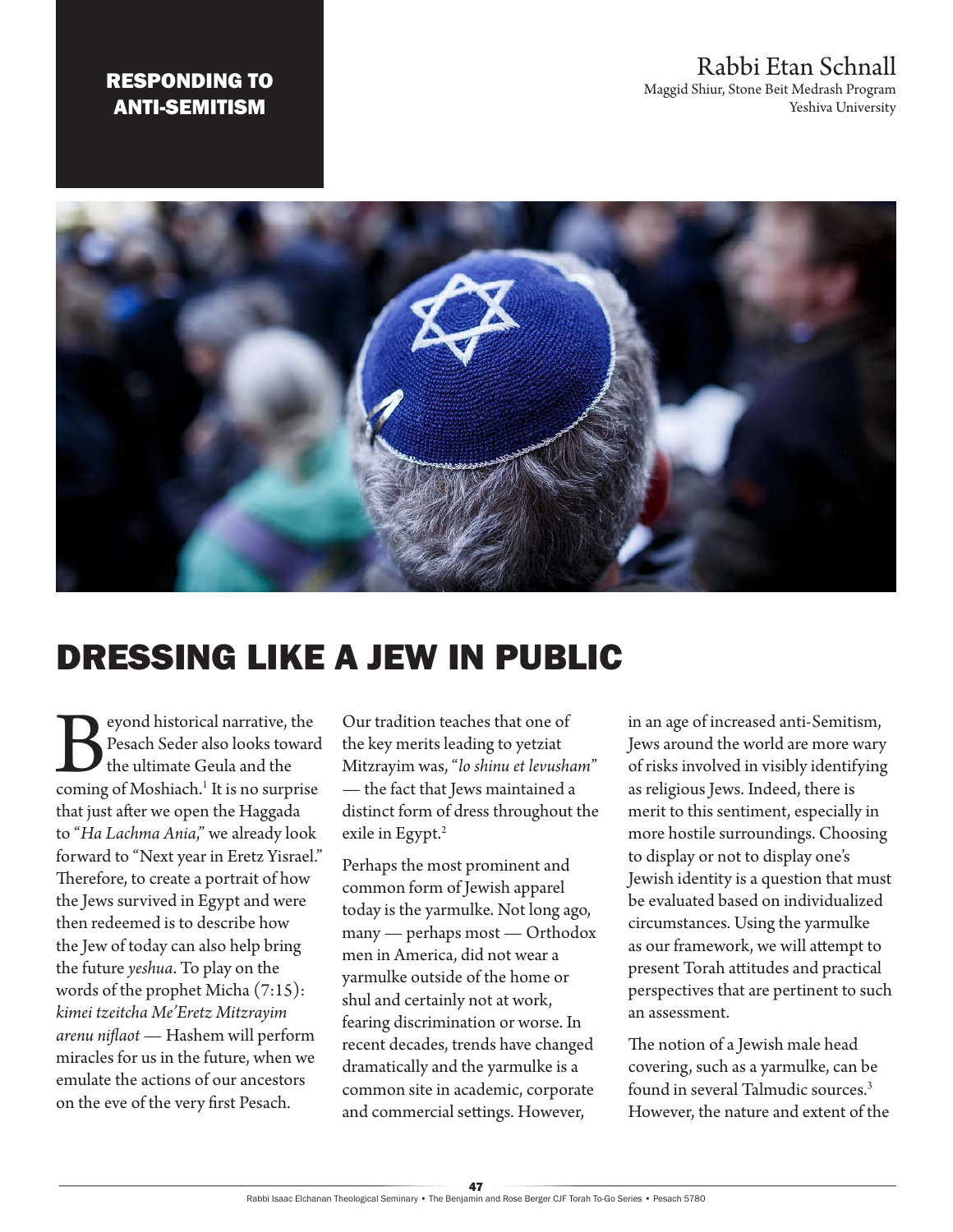obligation to cover the head is unclear. Indeed, wearing a yarmulke has been the accepted hallmark of a Jewish male for generations. However, some of these sources suggest that the practice was originally mandated or reserved only for married men or only for distinguished scholars. Some sources indicate that a head covering is only absolutely needed when pronouncing words of Torah, prayer or the like. Still other sources suggest that in a shul, a covered head is enforceable across the board.<sup>4</sup>

Regardless, the purpose is clear. A head covering is meant to evoke a variety of pious behaviors and emotions required of a Jew at all times. Rav Huna Brei D'Rav Yehoshua (*Shabbos* 118b) states that primarily, it serves as a constant reminder that Hashem's presence is always above one's head. Indeed, many associate the word "yarmulke" with the Aramaic term "*yirah D'Malka*" (fear of the King; though the etymology of the word is likely Polish). *Chatam Sofer* adds that a head covering engenders humility,<sup>5</sup> another dimension of the cognizance of Hashem's presence.<sup>6</sup> The Rambam also mentions a head covering as an expression of modesty, similar to the *tzniut* inherent in covering other parts of the body.<sup>7</sup>

The common thread linking these explanations provides the ethical value, but not an ironclad halachic obligation, to wear a yarmulke. Indeed, the Vilna Gaon and other poskim explain that all references in Chazal and *Shulchan Aruch* to the notion of a head covering should categorically be understood as *midat chassidut* (a pious practice).8

Nonetheless, various Achronim present arguments that deem the yarmulke as mandated by halacha, at least in the current era of Jewish history. Most notably, *Taz* observes that a head covering became an actual requirement as it became standard practice for non-Jewish men to appear bareheaded. In other words, covering one's head is a function of the prohibition of *chukot hagoyim*, to avoid patently non-Jewish or idolatrous practices.<sup>9</sup> Conversely, others note that the widespread custom — across the board in Ashkenazic communities and beyond — to cover the head at all times becomes normative by force of the concept of minhag Yisrael.<sup>10</sup> Either of these approaches give rise to the notion that the yarmulke is the "*levusham*" of today; a patently Jewish mode of dress, akin to those adhered to by those who merited the Exodus from Egypt. Rav Ovadia Yosef adds that one who fails to cover his head may also be suspected of nonobservance. This is a violation of the command, *v'hiyitem nikiim* (Bamidbar, 32:1) , requiring all Jews to remain above suspicion of any wrongdoing.<sup>11</sup>

In several responsa, Rav Moshe Feinstein surveys the earlier opinions on this matter, and concludes that the Vilna Gaon's assessment is authoritative; in particular, he questions the applicability of the *Taz*'s statement in 20<sup>th</sup>-century America. Rav Moshe describes the yarmulke as a "good and holy custom." As such, he rules that one need not sacrifice his job prospects or livelihood if an employer will perhaps object to his head covering and dismiss him from work.<sup>12</sup> Such a sacrifice would be even greater than one must make to fulfill an actual positive Torah commandment.<sup>13</sup> It is important to consider that Rav Moshe's decision is almost 40 years old. Presumably, the job market is much more

open and accessible today to the observant, yarmulke-wearing man, and employment opportunities will be reasonably available, even if one argues that discrimination still exists to some extent.

Nevertheless, here we find a paradigm for practical limitations to the obligation to wear a yarmulke. But what if an individual would not lose his job, but might be subject to derision or anti-Semitic reactions if he appears in public wearing a yarmulke? In one *teshuva*, Rav Moshe adds the following caveat to the above leniency:

אבל ודאי רק במקום עבודתו שעל זה הם מקפידין יהיה רשאי, אבל כשיצא לחדר אחר וכל שכן כשיצא לשוק יהיה אסור אף אם ילעיגו עליו כיון שלא יפסיד משרתו ועבודתו בשביל זה.

*Certainly, it is only in his place of work that he is permitted [to uncover his head], for it is to this [his employer] objects. However, when he goes to a separate room and certainly when he is walking in the street, it is prohibited, even if they will ridicule him, for he will still not lose his position and his job as a result.*<sup>14</sup>

Rav Moshe's words echo Rema's opening remarks to *Shulchan Aruch* where he exhorts the reader never to be ashamed of his performance of mitzvot, even in the face of ridicule.15 Indeed, Rav Moshe's words are likely instructive for very common settings that one encounters in today's corporate America. Of course, in a scenario or environment where legitimate concerns for risk of life or significant injury exist, the obligation would not apply.16

However, under consideration in the broader Jewish community today is the question of whether one should avoid religious identification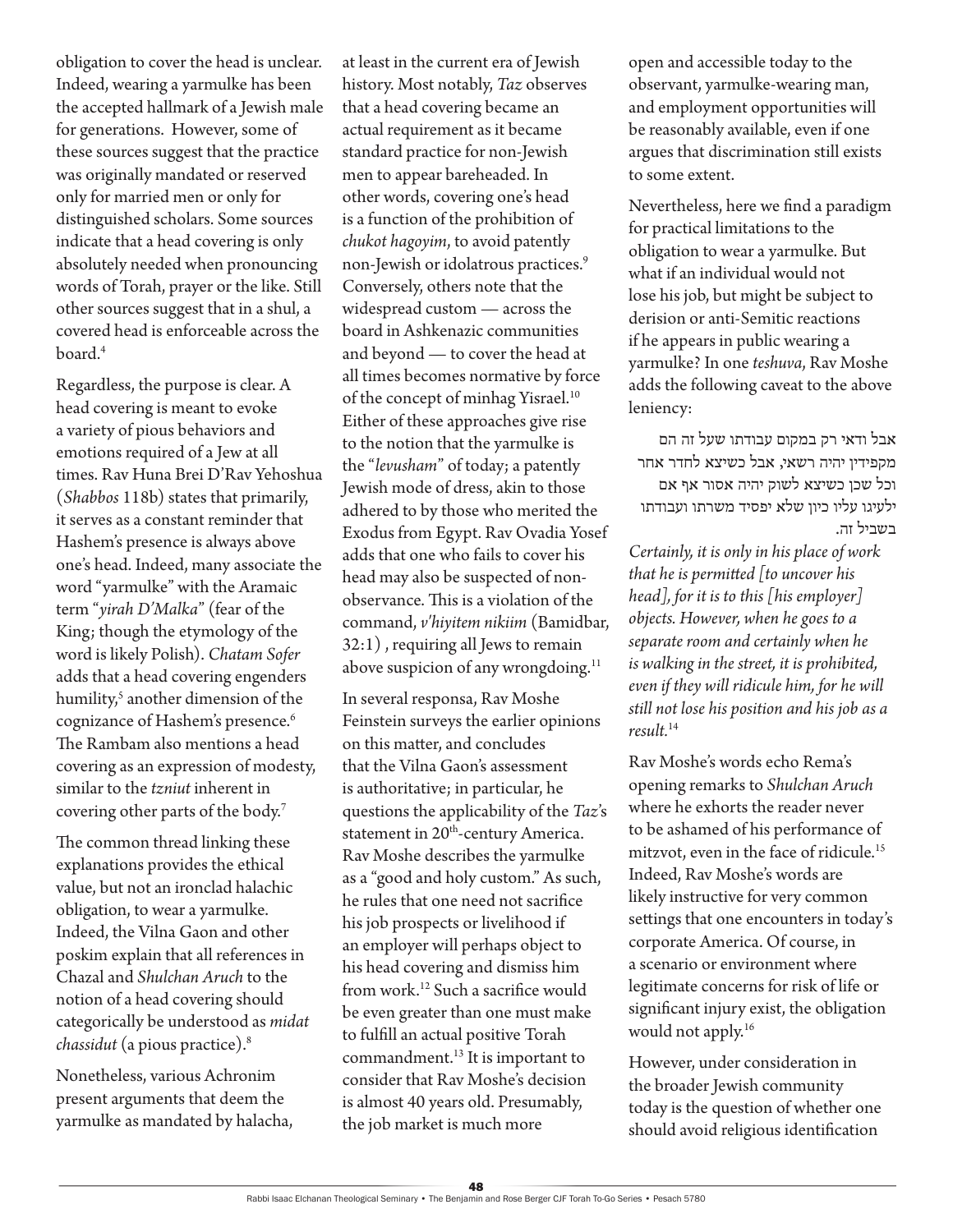purely for the sake of "not standing out." Perhaps assuming a more homogenous role in our general surroundings would allow the flames of bias against Jews to more quickly subside.

Beyond yarmulkes *per se*, extensive Halachic literature exists surrounding the general permissibility of disguising one's Jewish identity. *Shulchan Aruch*<sup>17</sup> clearly states that one may not state that he is a non-Jew, even if his life is otherwise endangered.18 However, one may in fact alter his mode of dress so that he does not appear to be Jewish in order to save his life.

However, lesser considerations, such as financial, would not give one the right to hide his Judaism. Rosh states that dressing like a non-Jew to hide one's religious identity is prohibited even if one is doing so merely to avoid excessive taxes levied specifically upon Jews.19 Walking bareheaded would certainly fall in this category, as it is a distinctly non-Jewish mode of appearance. Moreover, Ridvaz is concerned that an individual who appears as a non-Jew may ultimately be recognized as a Jew at some later point. This would constitute a *chilul Hashem* (desecration of G-d's name), for onlookers may perceive the non-Jewish style of dress as a laxity in Torah observance for the sake of some material gain, for example.<sup>20</sup> The notion of adopting a secular style of dress, such as removing one's head covering, will not necessarily violate *chukot hagoyim*, but would still risk a *chilul Hashem*.

Essentially, this approach underlies Rav Moshe Feinstein's opinion quoted above. Permission to remove one's head covering at work is not predicated on creating circumstances whereby the Jewish employee is no

different than his non-Jewish fellow and his identity is hidden. Rather, it is in response to the particular "*hakpada*" of the employer or the work environment.

As such, other forms of reasonable Jewish identification, besides wearing a yarmulke, are appropriate and required in a work environment so as not to disguise one's religion unnecessarily. For example, employerexcused absences from the office due to prayer or holiday observance should not be "covered up" with alibis to prevent coworkers from discovering one's Jewish identity.

R. Yonah of Gerona exhorts that one should never alter his style of speech in order to go undetected among non-Jews.21 Furthermore, if he is mistaken as a non-Jew, he should be careful to correct the error by identifying as a Jew. *Sefer Chasidim* identifies a midrash as a source for this. Chazal explain that Yosef 's remains were ultimately brought to Israel because he allowed his Jewish identity to be known, even in the hostile environment of Egypt. Moshe, on the other hand, was described as an Egyptian by the daughters of Yitro, yet he did not correct their mistake. As a result, his bones were not allowed to enter Israel after his death.<sup>22</sup>

In a public address in honor of Yom Ha'atzmaut (5718/1958), Rav Soloveitchik zt"l extolled the privileges gained through the establishment of the State of Israel. In particular, he noted a shift among Jews worldwide to feel more comfortable identifying publicly as Jews with loyalty to Eretz Yisrael, our national homeland. It marked a trend toward returning to the characteristic Jewish visibility that was unfortunately abandoned by many during the Age

of Enlightenment.<sup>23</sup> He personally lamented encountering individuals — otherwise observant and learned — who nonetheless failed to display their Judaism in an outward and recognizable fashion.<sup>24</sup> Echoing *drashot* of R. Yitzchak Yaakov Reiness and R. Meir Shapiro, he explained that the "*havdala*," the distinction between Jew and non-Jew, must be as stark and self-evident as the difference, "*bein or l'chosech*," between light and dark.<sup>25</sup> This imperative was communicated to us through Hashem's choice of giving the Torah initially in an obvious and ostentatious display of Klal Yisrael's unique selection as His people. Though the second Luchot — given without fanfare — ultimately endured, overt identification of the Jews was necessary first and foremost.26

Besides the ideological implications of minimizing Jewish visibility, there are also practical considerations. To communicate this lesson, Chazal relate a story about an individual who was mistaken for a non-Jew because he did not wash his hands for bread in a public setting. Though he was otherwise kashrut observant, he was served *neveila* (unslaughtered meat) by the proprietor of a restaurant who assumed, because he did not identify with patently Jewish practices, that he was in fact a gentile.<sup>27</sup> When one upholds his religious standards to the utmost, those in his environs are signaled and perhaps encouraged to support his behavior. If his identity is obscured, others will neither be aware nor enabled to facilitate. Many people find themselves in work environments commonly graced by inappropriate speech or immoral discussion. Anecdotes abound of individuals who distinguish themselves by their scrupulous religious standards and inspire coworkers to keep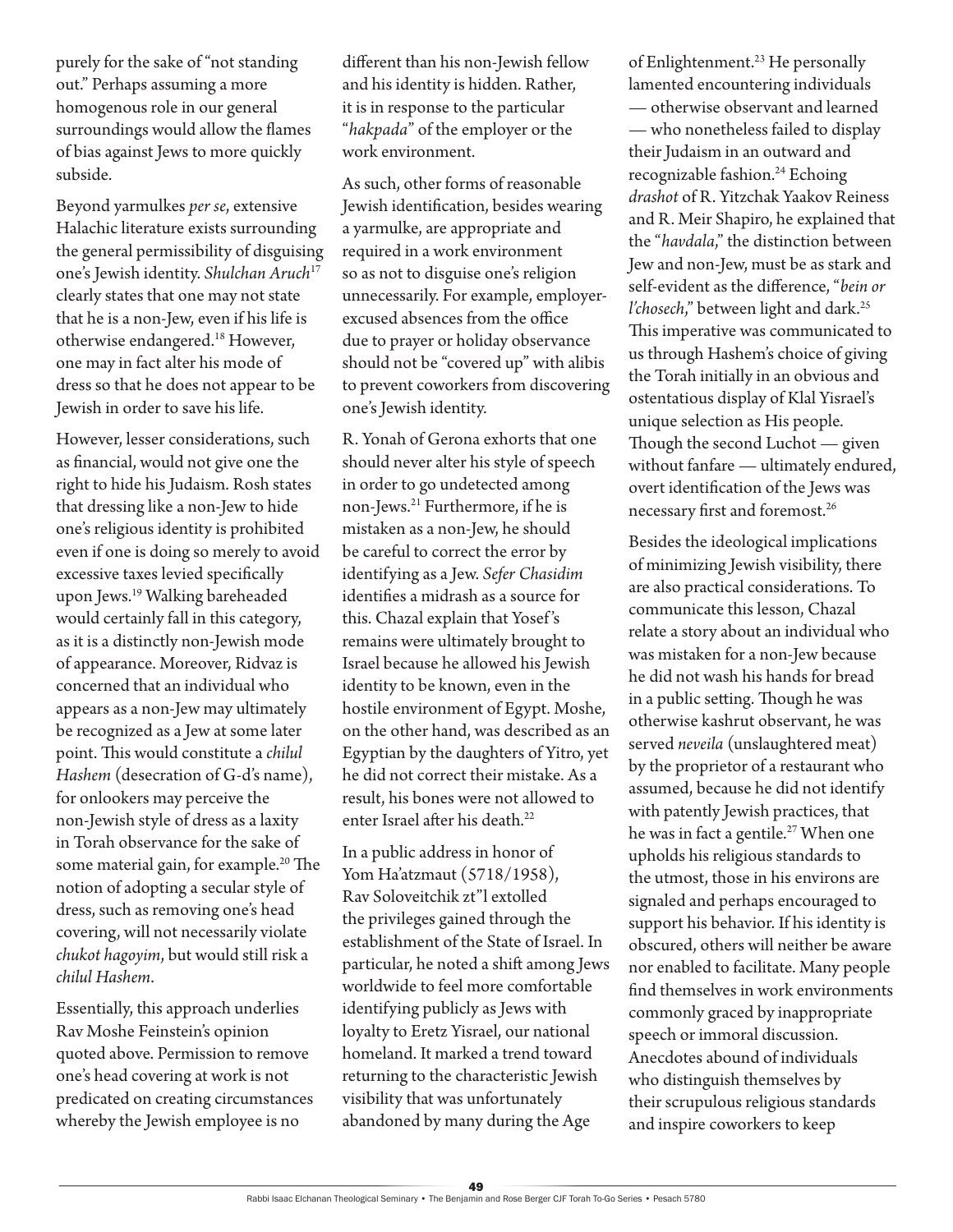negative influences away from their Orthodox peers. Not only is this a *kiddush Hashem*, it also assists Jewish employees in further preserving their observance.<sup>28</sup>

Furthermore, the aforementioned responsum of Ridvaz cautions the individual himself against disguising as a gentile. He cites popularly familiar experiences that demonstrate the deleterious religious effects of eliminating one's Jewish appearance when among non-Jews (contemporary poskim attest to this danger as well<sup>29</sup>). Distinct Jewish practices and dress remind one of his values and morals, should he otherwise be tempted to sin.30 If one decides to remove symbols that help maintain religious standards, the challenge of being swayed by one's surroundings is greatly amplified. On the other hand, if one comports himself from the beginning as an observant Jew, he may not have to navigate halachic obstacles later. Employer expectations appropriate to his beliefs and practices will have already been established. Indeed, Rashbam comments that the Jews' style of dress in Egypt remained unique precisely to assure that the Jews themselves would *not* blend in with their neighbors.<sup>31</sup>

Additionally, in the absence of danger, wearing a yarmulke presents an opportunity for educating the non-Jews we interact with. In a classic *teshuva*, R. Yaakov Reicher<sup>32</sup> addresses a community that was to be visited by a nobleman at the local shul. The expectation, given gentile cultural norms of etiquette, was for all present to bare their heads when greeting the nobleman particularly problematic in the Beit HaKnesset. Ultimately, R. Reicher concludes that it is permissible for

men to remove their yarmulkes for the sake of "*shlom malchut*," to maintain favorable rapport with the officials. Nonetheless, he suggests that it is an opportunity to educate the gentiles of the gravity of the tradition; this endeavor might breed greater understanding and respect for Jews and Judaism.<sup>33</sup>

The question at hand potentially carries implications beyond Jewish law and thought. Less than a year ago, in response to increased anti-Semitic attacks in Europe, Felix Klein, Germany's ombudsman in the country's effort against anti-Semitism, publicly discouraged the Jewish population from wearing yarmulkes by stating, "I cannot recommend to Jews that they wear the skullcap at all times everywhere in Germany." Klein was censured by political figures around the world, including Israeli President Reuven Rivlin, who responded, "We will never submit, will never lower our gaze and will never react to anti-Semitism with defeatism — and expect and demand our allies act in the same way." The German public took action, with many cities holding marches and rallies where individuals of all faiths wore yarmulkes in solidarity with the Jews. Bavarian Interior Minister Joachim Herrmann urged Jews to ignore Klein's statement; the alternative would be giving in to the far-right political influence. "If we cave in to hatred towards Jews, we are doing nothing other than handing the playing field to rightwing ideology," Hermann said.<sup>34</sup> "Everyone can and should wear his skullcap wherever and whenever he wants."35

As we have seen, there are circumstances that force a Jew to remove his yarmulke or replace it with another form of head covering. Even when the safety and welfare of Jews is at stake, individual situations require a balanced approach to evaluate if these risks justify abandoning this timehonored tradition and its meaning.

In the 1986 United States Supreme Court case *Goldman v. Weinberger*, the majority opinion ruled that Air Force Capt. Rabbi Simcha Goldman could not wear a yarmulke inside the military hospital in which he served as a psychologist. On the other hand, Justice William Brennan argued in favor of Rabbi Goldman's right to wear a yarmulke as part of the minority. The religious and socio-political considerations that have informed our discussion are largely paraphrased in the words of his dissent:

*Simcha Goldman invokes this Court's protection of his First Amendment right to fulfill one of the traditional religious obligations of a male Orthodox Jew — to cover his head before an omnipresent G-d… In addition to its religious significance for the wearer, the yarmulke may evoke the deepest respect and admiration – the symbol of a distinguished tradition and an eloquent rebuke to the ugliness of antisemitism.*<sup>36</sup>

## Endnotes

1. See Rav Saadia Gaon, *Emunot V'Deot* 8; *Sefer Mitzvot Katan*, Mitzva 1, *Ba'al HaTurim*, Shemot 12:42 (Torah Temima, ibid.).

2. See *Psikta Zutreta* (*Lekach Tov*) Vaera 6:6. (See also *Ki Tavo* 46a). See also *Ha'amek Davar*, Shemot 2:19. Netziv explains that Chazal derived this from the fact that Yitro's daughters identified Moshe as an Egyptian. He spoke and dressed as a member of the royal family, while all other Jews spoke *Lashon HaKodesh* and dressed in their traditional garb.

3. See *Brachot* 60b, *Shabbat* 118a and 156b, *Kiddushin* 31a.

4. See *Shulchan Aruch O.C*. 91:3.